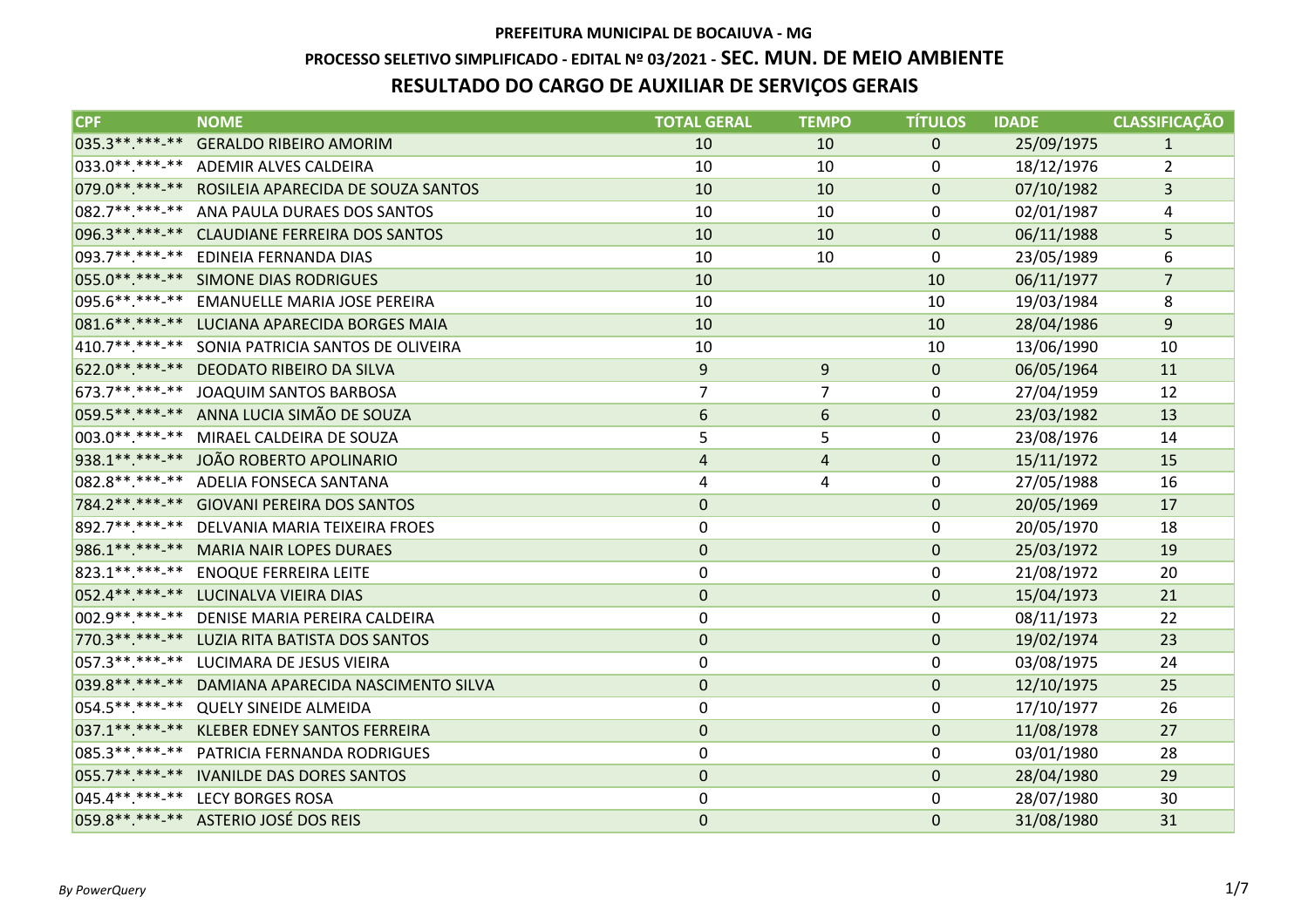### **PROCESSO SELETIVO SIMPLIFICADO - EDITAL Nº 03/2021 - SEC. MUN. DE MEIO AMBIENTE**

# **RESULTADO DO CARGO DE AUXILIAR DE SERVIÇOS GERAIS**

| $\overline{\textsf{CPE}}$ | <b>NOME</b>                                            | <b>TOTAL GERAL</b> | <b>TEMPO</b> | <b>TÍTULOS</b> | <b>IDADE</b> | <b>CLASSIFICAÇÃO</b> |
|---------------------------|--------------------------------------------------------|--------------------|--------------|----------------|--------------|----------------------|
| 055.5**.***-**            | JUSCELIA APARECIDA DE ARAUJO                           | 0                  |              | 0              | 15/10/1981   | 32                   |
|                           | 086.1**.***-** CRISTINA DE FATIMA MENDES DUVALDO       | $\mathbf 0$        |              | $\mathbf 0$    | 19/07/1982   | 33                   |
|                           | 052.4**.***-** GERALDA MAGELA PEREIRA DUARTE           | 0                  |              | $\mathbf{0}$   | 15/11/1982   | 34                   |
|                           | 055.8 ** .*** -** DIOMESIO GOMES ARANTES               | $\mathbf 0$        |              | $\mathbf 0$    | 18/02/1983   | 35                   |
|                           | 082.4 **. ***-** GERALDA CARVALHO ROCHA                | 0                  |              | 0              | 01/09/1983   | 36                   |
| 058.4**.***-**            | KELLY PATRICIA OLIVEIRA                                | $\pmb{0}$          |              | $\mathbf 0$    | 21/04/1984   | 37                   |
|                           | 062.0**.***-** DARLENE ALESSANDRA SOARES               | 0                  |              | 0              | 01/06/1984   | 38                   |
|                           | 069.7**.***-** EDSON CARLOS SILVA                      | $\pmb{0}$          |              | $\mathbf 0$    | 19/09/1984   | 39                   |
|                           | 086.0**.***-** MARIA FERNANDA DA CRUZ SOARES           | 0                  |              | 0              | 10/01/1986   | 40                   |
|                           | 081.9 ** .*** -** ANA PAULA DA SILVA                   | $\pmb{0}$          |              | $\pmb{0}$      | 25/06/1986   | 41                   |
|                           | 099.0**.***-** FERNANDA MENDES MORAIS                  | 0                  |              | 0              | 01/11/1986   | 42                   |
|                           | 099.5**.***-** JHONNES ALFREDO DIAS GONÇALVES          | $\pmb{0}$          |              | $\mathbf 0$    | 26/09/1988   | 43                   |
|                           | 092.5 **. ***-** MAURO HENRIQUE DE LIMA                | 0                  |              | 0              | 23/04/1989   | 44                   |
|                           | 132.4**.***-** ANNA CHRISTINA SANTOS COSTA             | $\pmb{0}$          |              | $\mathbf 0$    | 29/09/1990   | 45                   |
|                           | 125.4**.***-** ANE FRANCIELLE SANTOS CUNHA             | 0                  |              | 0              | 03/04/1991   | 46                   |
|                           | 003.0 **. ***- ** ANDERSON JOSIMAR CALDEIRA DE QUEIROZ | $\mathbf 0$        |              | $\mathbf{0}$   | 12/01/1992   | 47                   |
|                           | 113.6**.***-** BRENO VITOR LEAL MOTA                   | 0                  |              | 0              | 03/11/1992   | 48                   |
|                           | 133.9 **. ***- ** SERGIO FABIANO DE OLIVEIRA FILHO     | $\mathbf 0$        |              | $\mathbf 0$    | 25/11/1995   | 49                   |
| $140.1******$             | POLLYANNA PEREIRA RODRIGUES                            | 0                  |              | 0              | 10/03/1996   | 50                   |
|                           | 140.8**.***-** JOYCE THAMIRES SANTOS FROES             | $\mathbf 0$        |              | $\mathbf 0$    | 07/11/1996   | 51                   |
|                           | 149.9 **. ***- ** LUCAS PEREIRA SILVA                  | 0                  |              | 0              | 20/02/1998   | 52                   |
|                           | 116.3**.***-** DEBORA APARECIDA SANTOS COSTA           | $\mathbf 0$        |              | $\mathbf 0$    | 21/09/1998   | 53                   |
| 150.0**.***-**            | JOSIELLE STEFANI SANTOS FROES                          | 0                  |              | 0              | 13/10/1998   | 54                   |
|                           | 148.8**.***-** WASHINGTON LUIZ SOUZA DIAS              | $\pmb{0}$          |              | $\mathbf 0$    | 03/02/1999   | 55                   |
| 702.6**.***-**            | MICHELLE CAROLINE ALVES DOS SANTOS                     | 0                  |              | 0              | 24/08/1999   | 56                   |
| 169.7**.***-**            | PAULO HENRIQUE LIMA SILVA                              | $\pmb{0}$          |              | $\mathbf 0$    | 12/12/1999   | 57                   |
|                           | 160.5**.***-** VITORIA MERCIA PESSOA ROSA              | 0                  |              | 0              | 25/02/2001   | 58                   |
| $151.1******$             | <b>BRNO GOMES FERREIRA</b>                             | $\mathbf 0$        |              | $\mathbf 0$    | 26/05/2002   | 59                   |
|                           | 162.3**.***-** CAMILLE SOUZA CORREA                    | 0                  |              | 0              | 23/09/2003   | 60                   |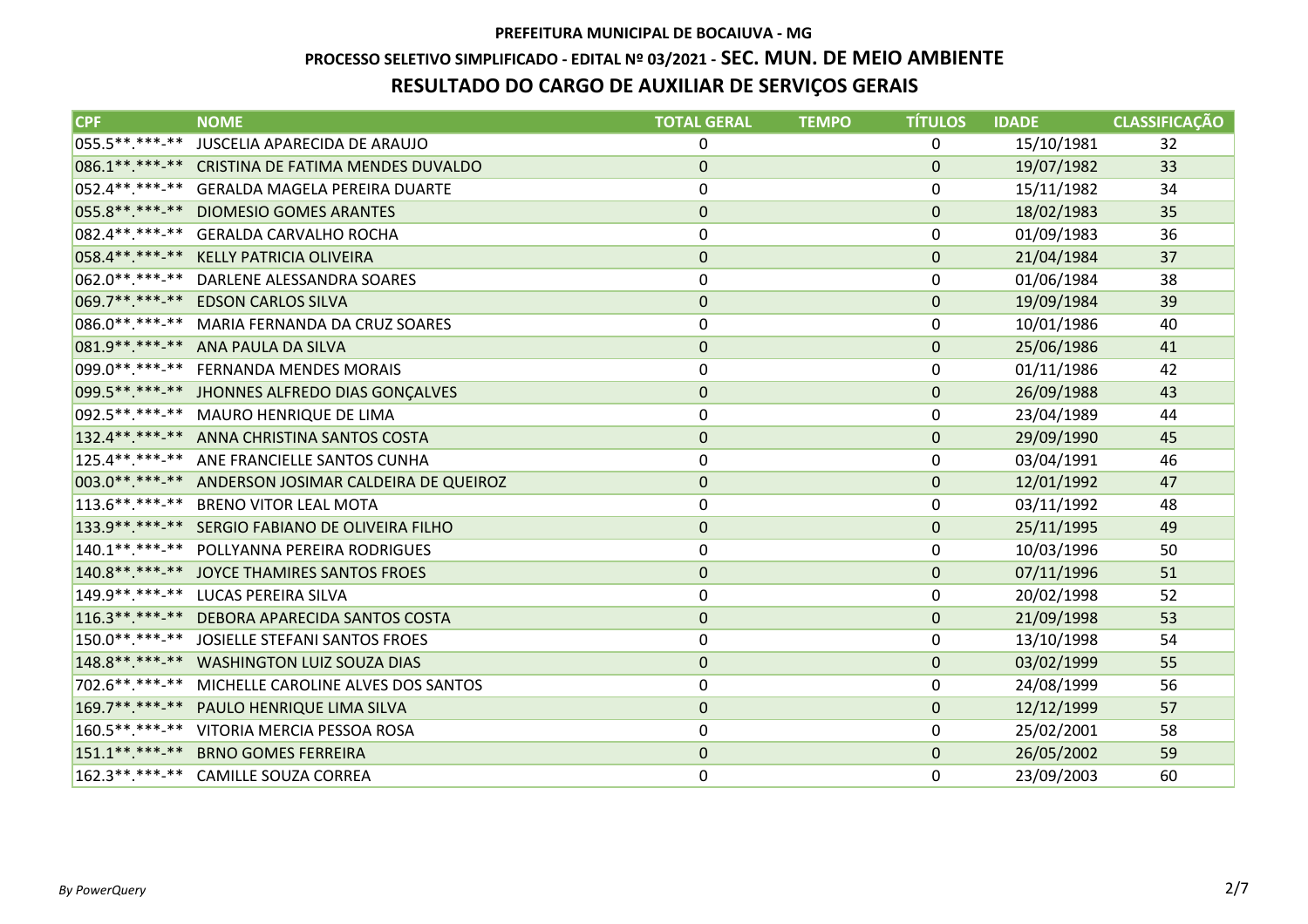**PROCESSO SELETIVO SIMPLIFICADO - EDITAL Nº 03/2021 - SEC. MUN. DE MEIO AMBIENTE**

## **RESULTADO DO CARGO DE COVEIRO**

| <b>ICPF</b>                  | <b>NOME</b>                                       | <b>TOTAL GERAL</b> | <b>TEMPO</b> | <b>TITULOS</b> | <b>IDADE</b> | <b>CLASSIFICAÇÃO</b> |
|------------------------------|---------------------------------------------------|--------------------|--------------|----------------|--------------|----------------------|
|                              | 036.5**.***-** APARECIDO CARLOS PEREIRA GUIMARAES | 10                 | 10           | 0              | 09/06/1973   |                      |
|                              | 068.5**.***-** SIDNEY APARECIDO GONÇALVES         | 10                 | 10           |                | 11/11/1980   |                      |
|                              | 065.8**.***-** WELLINGTON SANTOS FERREIRA         | 10                 | 10           | $\mathbf{0}$   | 23/08/1984   |                      |
|                              | 111.0 **. ***- ** MARCELO GERALDO DOS REIS VELOSO | 10                 | 10           | 0              | 12/11/1990   | 4                    |
|                              | 056.6**.***-** JOÃO FRANCISCO DE SOUZA            |                    |              | 0              | 21/10/1978   |                      |
| 125.6**.***-** JEAN FERREIRA |                                                   |                    |              |                | 28/07/2003   | b                    |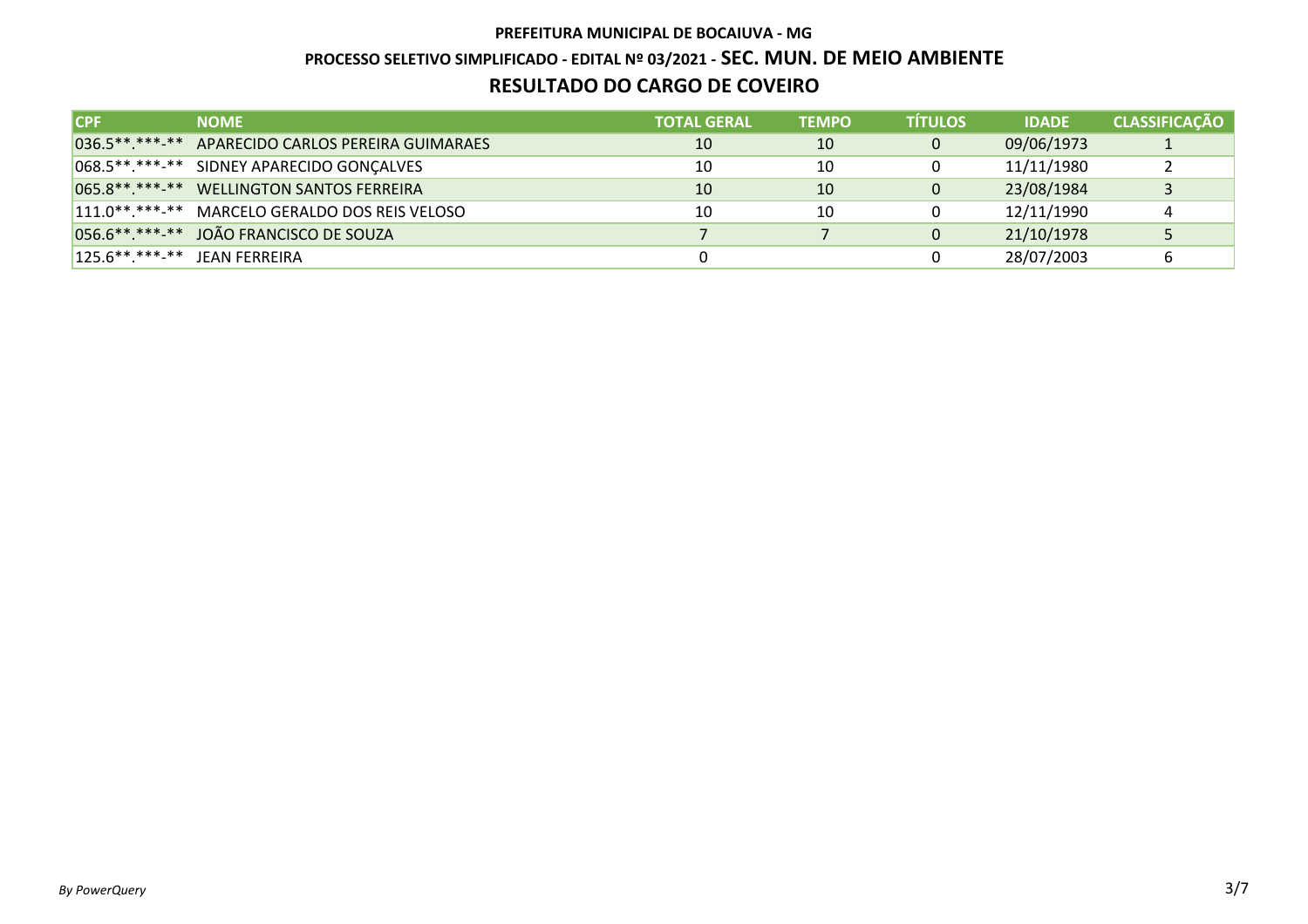### **PROCESSO SELETIVO SIMPLIFICADO - EDITAL Nº 03/2021 - SEC. MUN. DE MEIO AMBIENTE**

## **RESULTADO DO CARGO DE GARI - COLETOR DE LIXO**

| ICPF.           | <b>NOME</b>                                    | <b>TOTAL GERAL</b> | <b>TEMPO</b>   | <b>TÍTULOS</b> | <b>IDADE</b> | <b>CLASSIFICAÇÃO</b> |
|-----------------|------------------------------------------------|--------------------|----------------|----------------|--------------|----------------------|
| $100.5******-*$ | JONAS ISLAN FERREIRA DO AMARAL                 | 10                 | 10             | 0              | 31/10/1987   |                      |
|                 | 124.3**.***-** FARLLEY JUNIO DOS SANTOS        | 10                 | 10             | 0              | 08/09/1992   |                      |
|                 | 146.6**.***-** IGOR RAFAEL SILVA TERRA         |                    | $\overline{2}$ | 5              | 16/04/1997   | 3                    |
|                 | 131.2**.***-** HAMILTON ROBERTO PESSOA ROSA    |                    |                | 0              | 27/10/1993   | 4                    |
|                 | 143.8**.***-** JOSÉ LUCAS CARMPOS ALKMIM       |                    |                | $\mathbf 0$    | 23/03/1996   | 5                    |
|                 | 046.9**.***-** REMARCIO HELSON FERREIRA SANTOS |                    |                | 0              | 24/09/1981   | 6                    |
|                 | 058.4**.***-** RONALDO DOS REIS PEREIRA        |                    |                | 0              | 01/09/1983   |                      |
|                 | 076.2**.***-** JUCILEY GONÇALVES TEIXEIRA      |                    |                | 0              | 11/01/1984   | 8                    |
|                 | 119.0**.***-** ADÃO FELIPE ROCHA DIAS          | 0                  |                | 0              | 07/09/1991   | 9                    |
|                 | 119.2**.***-** RAMIRO FILIPE JOHN DE SOUZA     |                    |                | $\mathbf{0}$   | 28/11/1993   | 10                   |
|                 | 149.9**.***-** YURI RODRIGUES DOS SANTOS       | 0                  |                | $\mathbf{0}$   | 09/04/2000   | 11                   |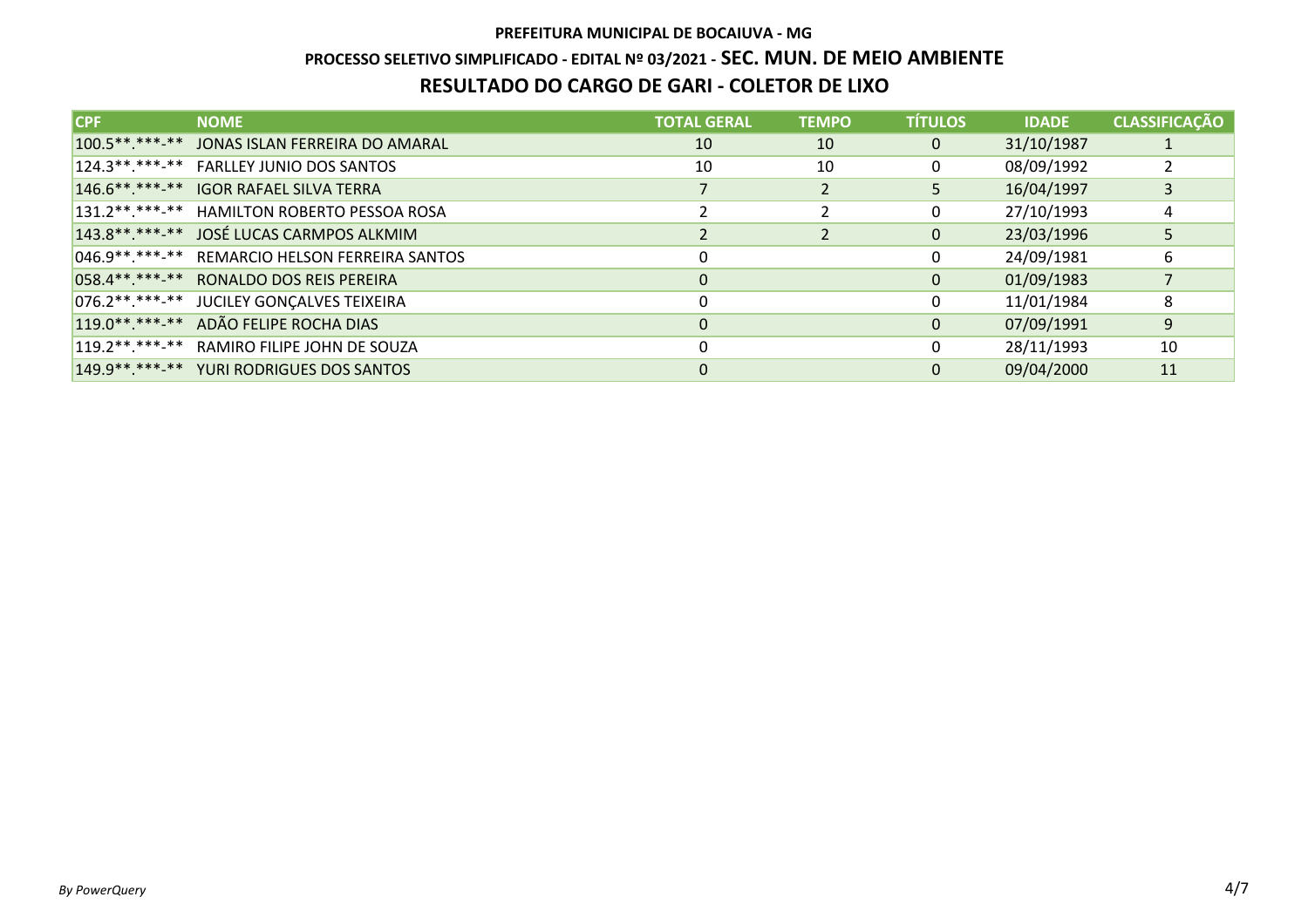# **PREFEITURA MUNICIPAL DE BOCAIUVA - MG PROCESSO SELETIVO SIMPLIFICADO - EDITAL Nº 03/2021 - SEC. MUN. DE MEIO AMBIENTERESULTADO DO CARGO DE GARI - VARRIÇÃO**

| <b>CPF</b>       | <b>NOME</b>                                          | <b>TOTAL GERAL</b> | <b>TEMPO</b> | <b>TÍTULOS</b> | <b>IDADE</b> | <b>CLASSIFICAÇÃO</b> |
|------------------|------------------------------------------------------|--------------------|--------------|----------------|--------------|----------------------|
| 750.8**.***-**   | <b>ENI BATISTA</b>                                   | 0                  |              | 0              | 11/02/1966   | $\mathbf{1}$         |
|                  | 618.1**.***-** MARLI APARECIDA FERREIRA              | 0                  |              | 0              | 13/09/1966   | $\overline{2}$       |
|                  | 028.9 ** .***-** MARIA LUCIA PEREIRA MARQUES         | 0                  |              | $\mathbf 0$    | 10/11/1968   | 3                    |
|                  | 841.7**.***-** NEIDE PEREIRA DE OLIVEIRA             | 0                  |              | 0              | 05/06/1970   | 4                    |
|                  | 043.4**.***-** VERA LUCIA DE SOUZA OLIVEIRA          | $\mathbf 0$        |              | $\mathbf{0}$   | 16/07/1976   | 5                    |
|                  | 959.9**.***-** JULIANA TAVARES BARROSO               | 0                  |              | 0              | 30/08/1976   | 6                    |
|                  | 028.8**.***-** MARIA RUTH PEREIRA                    | 0                  |              | $\pmb{0}$      | 02/01/1977   | $\overline{7}$       |
| $076.1******$    | <b>MARCIA MARIA SANTOS SILVA</b>                     | $\pmb{0}$          |              | 0              | 27/09/1980   | 8                    |
|                  | 056.6**.***-** DIRLENE GOMES SANTANA                 | $\mathbf{0}$       |              | $\mathbf{0}$   | 27/01/1982   | $9\,$                |
|                  | 078.1**.***-** FERNANDA VIEIRA SANTOS                | 0                  |              | 0              | 28/05/1984   | 10                   |
|                  | 076.1**.***-** LETICIA MIRELLE DE SOUZA              | $\mathbf{0}$       |              | $\Omega$       | 10/01/1985   | 11                   |
|                  | 095.1**.***-** ANNA PAULA OLIVEIRA PEREIRA           | $\pmb{0}$          |              | 0              | 01/03/1986   | 12                   |
|                  | 099.1**.***-** TIAGO VIEIRA GOMES                    | 0                  |              | $\mathbf 0$    | 29/12/1986   | 13                   |
|                  | 373.7**.***-** NAZARÉ MARQUES ALMEIDA                | 0                  |              | 0              | 01/07/1987   | 14                   |
|                  | 092.7**.***-** APARECIDA DE JESUS AQUINO             | $\mathbf 0$        |              | $\mathbf 0$    | 06/10/1987   | 15                   |
|                  | 092.6**.***-** DANIELA MAISE FERREIRA SILVA CARNEIRO | 0                  |              | 0              | 31/08/1990   | 16                   |
|                  | 119.3**.***-** JESSICA CRUZ MARINHO ANDRADE          | 0                  |              | $\pmb{0}$      | 24/02/1994   | 17                   |
| 023.5 ** *** -** | PAULO WENDEL FERNANDES FERREIRA                      | 0                  |              | 0              | 08/06/1996   | 18                   |
|                  | 137.3**.***-** ARYANNE SILVA REIS                    | $\mathbf 0$        |              | $\mathbf{0}$   | 28/09/1997   | 19                   |
|                  | 107.5**.***-** TAYANE FERNANDA ROSA SILVA            | 0                  |              | 0              | 18/03/2001   | 20                   |
|                  | 147.3**.***-** NILVANA SENA SANTOS                   | 0                  |              | $\mathbf 0$    | 08/02/2003   | 21                   |
|                  | 132.9**.***-** ADLINEF SANTANA RODRIGUES             | 0                  |              | 0              | 31/12/2003   | 22                   |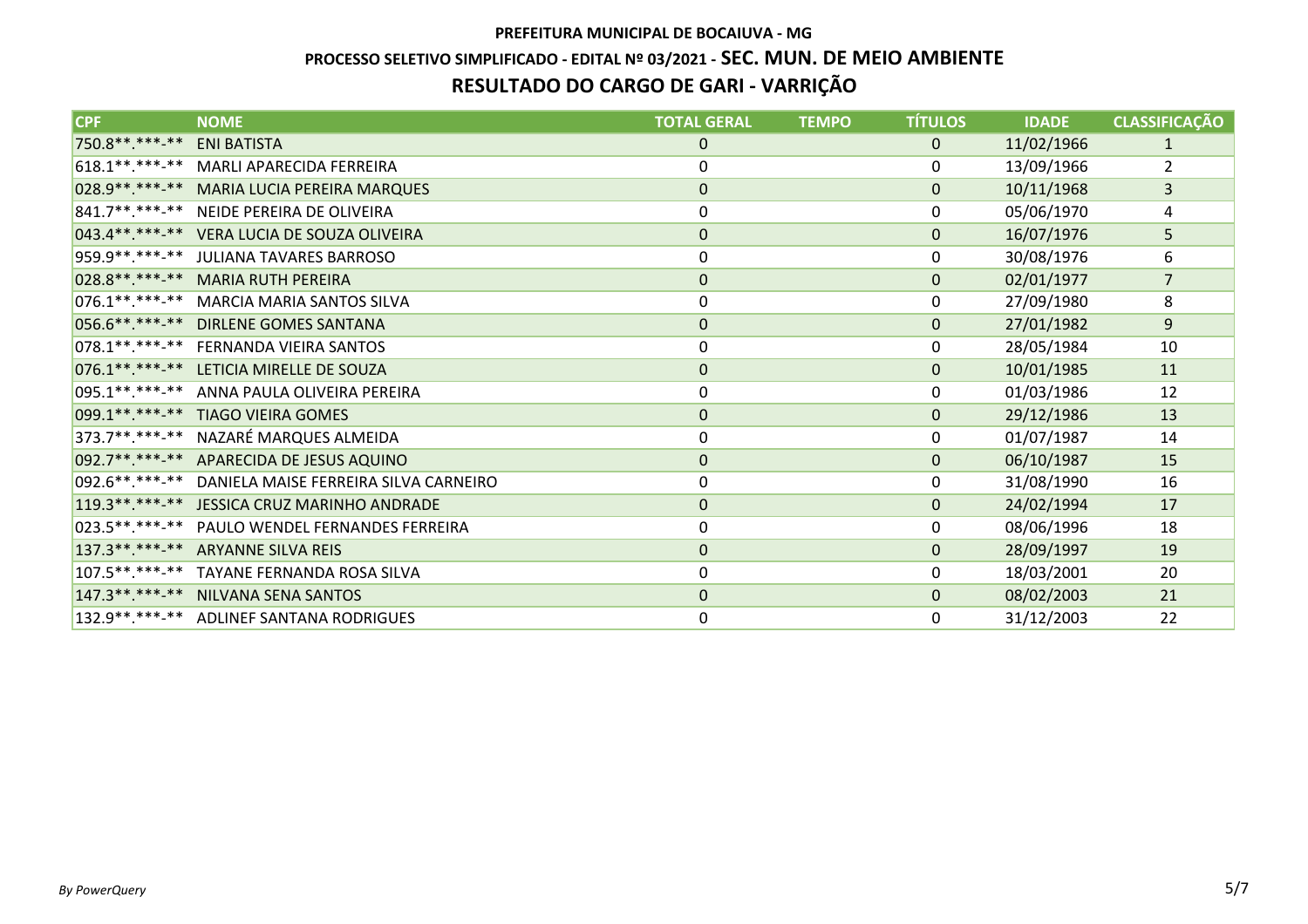# **PREFEITURA MUNICIPAL DE BOCAIUVA - MG PROCESSO SELETIVO SIMPLIFICADO - EDITAL Nº 03/2021 - SEC. MUN. DE MEIO AMBIENTERESULTADO DO CARGO DE MOTORISTA**

| <b>ICPF</b> | <b>NOME</b>                                         | <b>TOTAL GERAL</b> | <b>TEMPO</b> | <b>TITULOS</b> | <b>IDADE</b> | <b>CLASSIFICAÇÃO</b> |
|-------------|-----------------------------------------------------|--------------------|--------------|----------------|--------------|----------------------|
|             | 404.2 **. *** -** NEILTON RODRIGUES XAVIER DE SOUZA | 34                 | 10           | 24             | 07/05/1956   | л.                   |
|             | 056.5**.***-** AUGUSTO MANOEL ANDRADE ROSA          | 28                 |              | 28             | 22/10/1983   |                      |
|             | 004.0**.***-** CARLOS GILVAN PIRES                  | 19                 | 10           | 9              | 25/04/1976   | 3                    |
|             | 060.2**.***-** ROGERIO CRISTIANO PEREIRA SILVA      | 13                 |              | 13             | 22/02/1983   | 4                    |
|             | 887.6**.***-** GILSON DE OLIVEIRA SOUZA             | 10                 |              | 10             | 20/03/1973   | 5                    |
|             | 972.0**.***-** ROBERTO URBANO DA SILVA              | 9                  |              | 9              | 08/10/1974   | 6                    |
|             | 059.1**.***-** FERNANDA FABIO ROSA                  |                    |              |                | 16/04/1983   |                      |
|             | 184.9 ** .** * * * ALTAIR ALVES BARROSO             |                    |              | 0              | 11/03/1974   | 8                    |